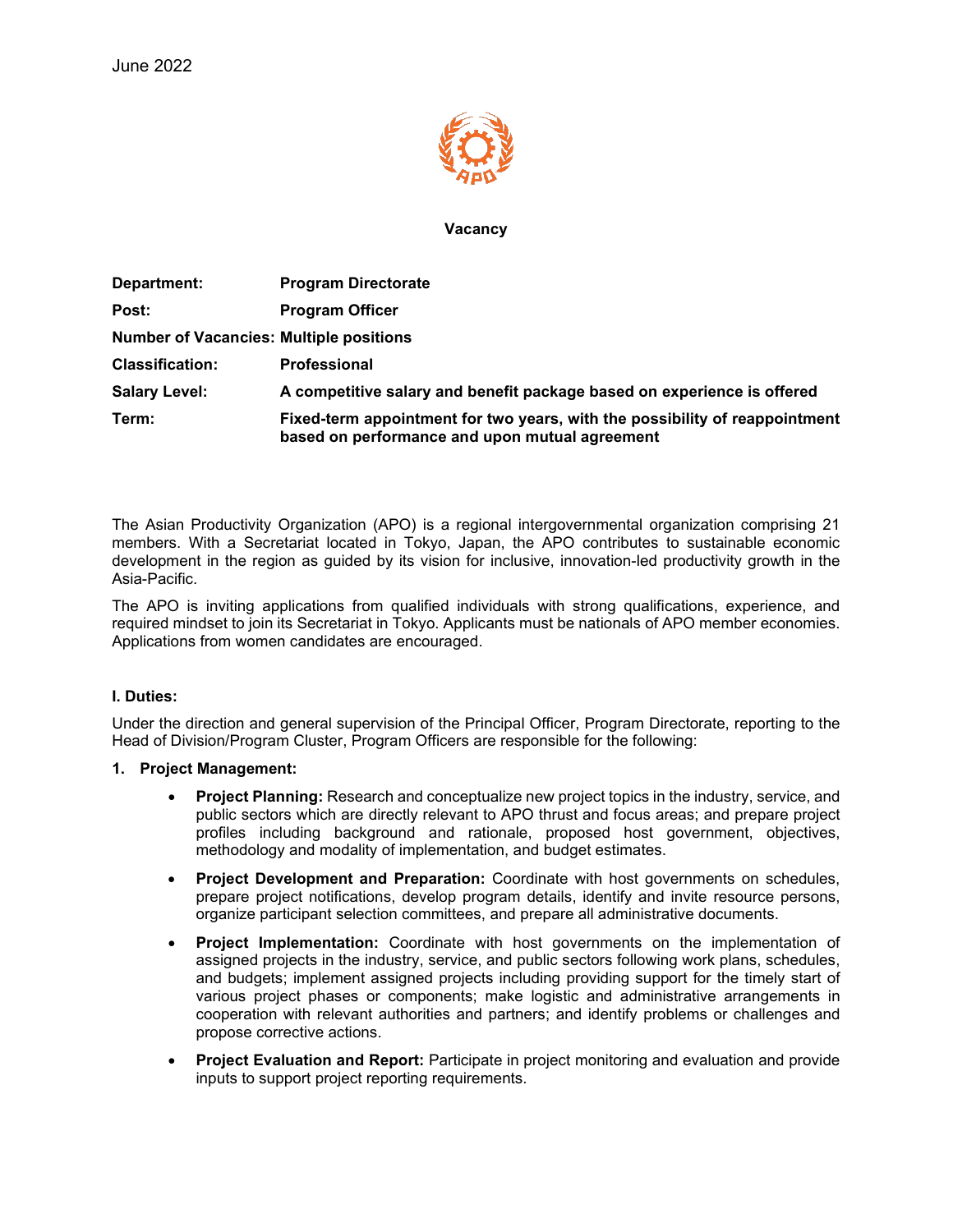# **2. Member Country and National Productivity Organization (NPO) Support:**

- Prepare technical inputs to support various activities for APO members, including the annual APO Governing Body Meeting and Workshop Meeting of Heads of NPOs, and maintain close communication with member governments.
- Contribute to the identification and development of initiatives to strengthen the capacities of NPOs and relevant institutions in member economies.

### **3. Outreach and Dissemination:**

- Contribute to the dissemination of productivity messages through the APO Secretariat's digital platforms comprising news and updates on the website and SNS by writing relevant articles and reports on project implementation activities.
- Identify relevant topics, invite resource persons/speakers for the Productivity Talk series, and act as a moderator in relevant sessions.

### **4. Staff Relations and Management:**

- Support the division and management in contributing to a productive work culture and ensuring positive relations in the division and throughout the Secretariat.
- Mentor and guide General Service staff in preparations for and implementation of projects.

## **5. Other Assignments:**

Perform such other duties as may be assigned by the Secretary-General.

#### **II. Qualifications:**

The following four broad criteria comprising education, experience, mindset, and language and communication skills will be used as preliminary indicators for shortlisting candidates. Selection of those on the shortlist will include written exercises and interviews.

#### **1. Education:**

- A bachelor's degree in engineering, science, economics, business administration, technology management, environmental management, or related fields from a reputable college or university.
- Knowledge of econometrics and statistics, particularly of productivity indicators, will be an advantage.
- A higher degree in the above fields with a strong research background or other relevant internationally recognized professional qualifications/certification will be an advantage.

#### **2. Experience:**

- A minimum of eight years of experience with demonstrated ability in project management in government, international organizations, public/private enterprises, or training institutes and institutions of higher learning.
- Broad knowledge of productivity tools, techniques, and methodology, supported by practical onsite experience in designing and implementing productivity enhancement initiatives in the manufacturing, service, or public sector.